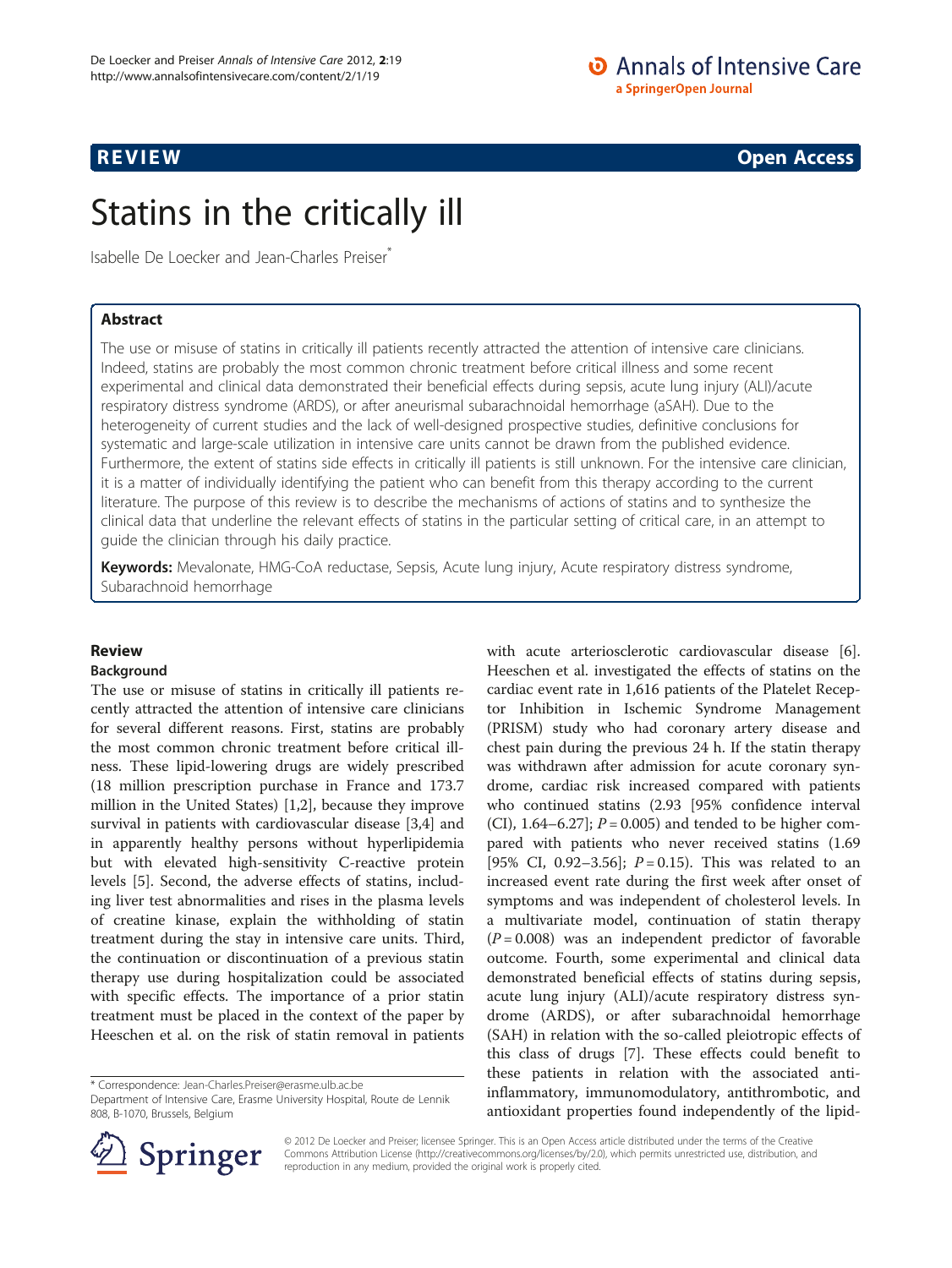lowering properties. Because statins do not target individual inflammatory mediators, they could modulate the overall magnitude of the inflammatory response [[8\]](#page-8-0). A recent study reported that preadmission use of statins was associated with a reduction in 30-day and 1-year mortality of a cohort of 12,483 critically ill patients [\[9](#page-8-0)]. Even patients under statin treatment developing multiple organ dysfunction syndrome (MODS) seems to have a better outcome than age- and sex-matched MODS patients without statin therapy [[10](#page-8-0)].

These impressive findings underline the need for a review of the mechanisms of action and clinically relevant effects of statins in the particular setting of critical care. Therefore, we reviewed the literature retrieved on PubMed, using the following key terms: statins; hydroxymethylglutaryl-CoA reductase inhibitors; intensive care; ICU; critical care; sepsis; infection; ALI; ARDS; stroke; subarachnoid hemorrhage.

### Mechanisms of action of statins

Figure [1](#page-2-0) displays schematically the mechanisms of action of statins. Intracellularly, statins inhibit the 3-hydroxy-3 methylglutaryl-CoA reductase (HMG-CoA reductase), thereby decreasing the synthesis of cholesterol. Besides this well-known effect, the inhibition of mevalonate synthesis by statins also results in the decrease of intermediary products of this cascade, including farnesylpyrophosphate and geranylgeranylpyrophosphate. These molecules are involved in the activation by isoprenylation of small GTP-binding proteins (Roc, Rho, and Ras). This event triggers the activation of transcription factors, which are involved in the pleiotropic effects of statins. The functional consequences of these actions are numerous and include anti-inflammatory and anti-oxidant effects, immune modulation, antithrombotic effects, protection of the endothelial function, and activation of vitamin D.

#### Anti-inflammatory and immunomodulatory effects

The inhibition of mevalonate synthesis by statins results in a lesser activation of the small GTP-binding proteins, which play a key role in the activation (molecular on/off switches) of intracellular inflammatory signalling pathways. Consequently, the response of the inflammatory intracellular signalling pathway upon stimulation is reduced, although not fully abolished. In particular, the activation of nuclear factor kappa B, mitogen-activated protein kinase (MAPK), and phosphatidylinositol-3 kinase (PI3K) systems by isoprenylated protein kinases is blunted (Figure [1](#page-2-0)). Therefore, the expression of cytokines, acute phase proteins, chemokines, adhesion molecules, and enzymes is partially inhibited in the presence of statins (Figure [2](#page-3-0)) [[11\]](#page-8-0). By their action on chemokines and adhesion molecules, statins directly influence leucocyte function by a direct inhibition of the major histocompatibility complex type II (MHC II) gene of antigen

presenter cells [\[12](#page-8-0)] and an allosteric block site of the lymphocyte function-associated antigen (LFA-1) [\[13,14](#page-8-0)], which has a significant role in lymphocyte adhesion and activation. Statins also decrease the expression of Tolllike receptor 4 (TLR4) [[15](#page-8-0)–[17](#page-8-0)], possibly by an alteration in cholesterol-rich membrane domains as observed in brain plasma membranes [[18\]](#page-9-0). The clinical consequences of these anti-inflammatory and immunomodulatory effects will be discussed later in this review.

# Vascular effects: Antithrombotic effects and preservation of endothelial function

The cardiovascular effects of statins were the major focus of clinical research, because the beneficial effects of statin therapy were reported in patients with cardiovascular diseases. Besides the prevention of atherosclerosis by their lipid-lowering properties, statins also modulate coagulation and exert antithrombotic effects via a number of mechanisms (Figure [2](#page-3-0)), including a decrease in the activity of platelets, an increase in the tissue plasminogen activator and a decrease of its inhibitor, and an enhancement in the expression and functional activity of thrombomodulin, an essential cofactor for protein C activation [\[19](#page-9-0)]. Statins might thus enhance fibrinolysis by its effect of protein C.

Endothelial function also is preserved by statins, in relation with the maintenance of endothelial constitutive nitric oxide synthase (NOS) activity. On the other hand, excessive vasodilatation, loss of systemic vascular resistance, and vascular leak could be prevented by the inhibition of the inducible isoform of NOS [\[20](#page-9-0)–[22\]](#page-9-0).

# Antioxidant

Oxidative stress is defined by an imbalance between increased levels of reactive oxygen species (ROS) and a low activity of antioxidant mechanisms. An increased oxidative stress can induce damage to the cellular structure and potentially destroy tissues. Therefore, the prevention of oxidative stress is probably desirable in critically ill patients to minimize the risk of new organ failures [\[23](#page-9-0)–[26\]](#page-9-0). Statins exert antioxidant effects by the inhibition of the NADPH oxidase [\[27\]](#page-9-0). In case of cellular hypoxia and reoxygenation, the activation of heme oxygenase by statins could represent a protective mechanism against oxidative stress-related cellular damage [[28](#page-9-0)–[31](#page-9-0)].

# Vitamin D

Cells of the innate and adaptative immune system express the vitamin D receptor and respond to stimulation by 1,25-dihydroxyvitamin  $D$  [1,25(OH)2D] [[32\]](#page-9-0), the active form of vitamin D. Moreover, 1,25(OH)2D leads to enhanced expression of human cathelicidin, which is an endogenous antimicrobial peptide active against a broad spectrum of infectious agents [[33](#page-9-0)].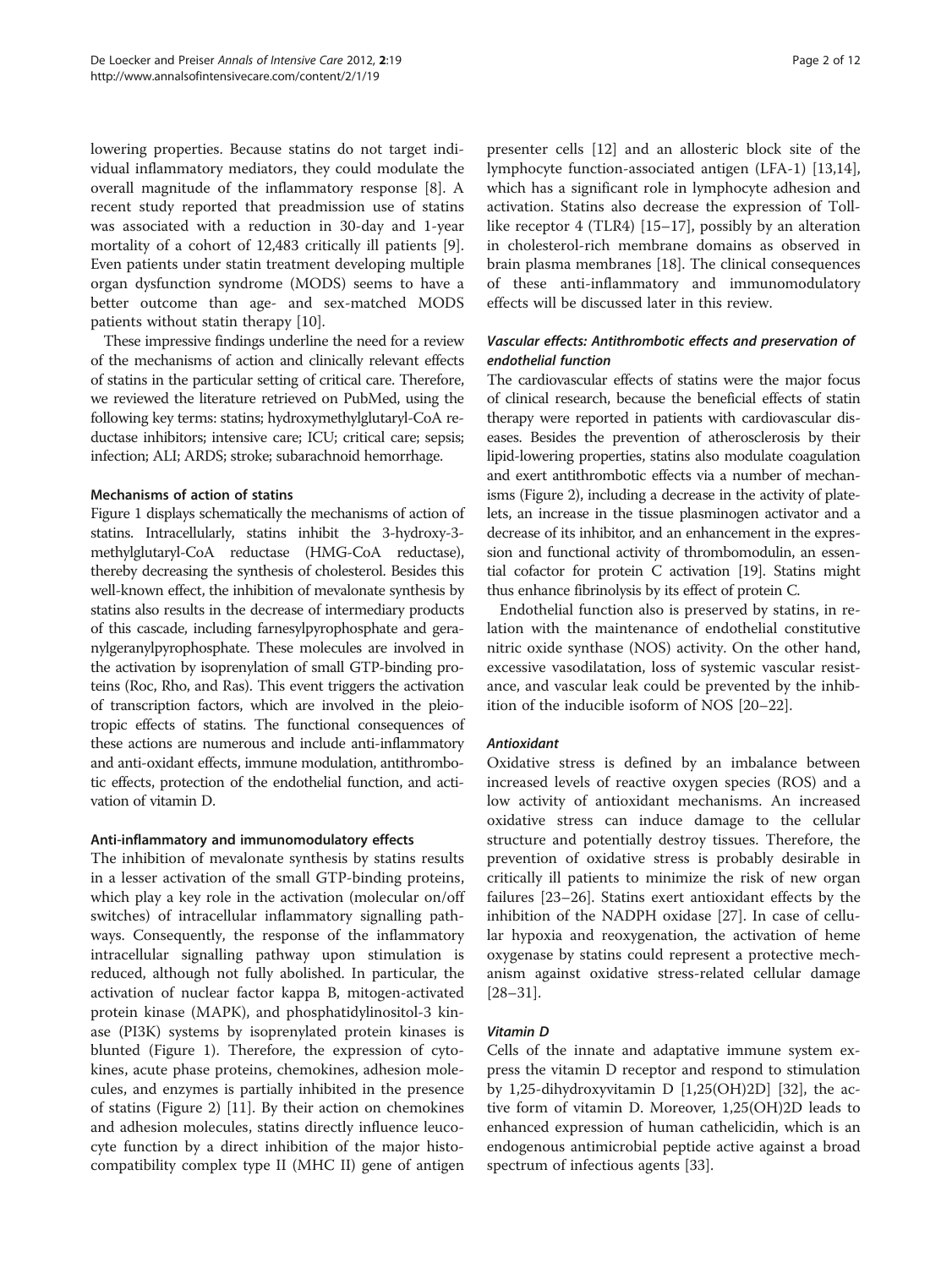<span id="page-2-0"></span>

Statin therapy increases vitamin D major circulating form, 25-hydroxyvitamin D [25(OH)D] [[34,35](#page-9-0)], by a mechanism that is still unclear, but could have beneficial effects on infection control [[36,37](#page-9-0)].

### Comparison with corticosteroids

Table [1](#page-4-0) compare the anti-inflammatory, immunomodulatory, antioxidant, and endothelial effects of statins and corticosteroids. Besides some minor differences in their respective effects, the major distinction lies into the time to onset of action. On the opposite of corticosteroids of which antiinflammatory effects can be seen after less than 24 hours of treatment, statins only achieve a measurable anti-inflammatory effect after 7–14 days of treatment [\[38,39](#page-9-0)]. This delayed effect seems to make them

an unlikely candidate for suppressing systemic inflammation in the acute phase of sepsis, as documented by two recent studies that found no reduction in markers of inflammation [[40](#page-9-0),[41](#page-9-0)].

#### Effects of statin therapy during critical illness

Although possible effects of statins might influence the outcome of patients with other conditions, documented effects were reported during sepsis, ALI/ARDS, and after SAH.

# Sepsis

Sepsis is characterized by systemic inflammation and dysregulation of the coagulation cascade and remains a major source of morbidity and mortality in ICUs [[42](#page-9-0)–[45](#page-9-0)]. The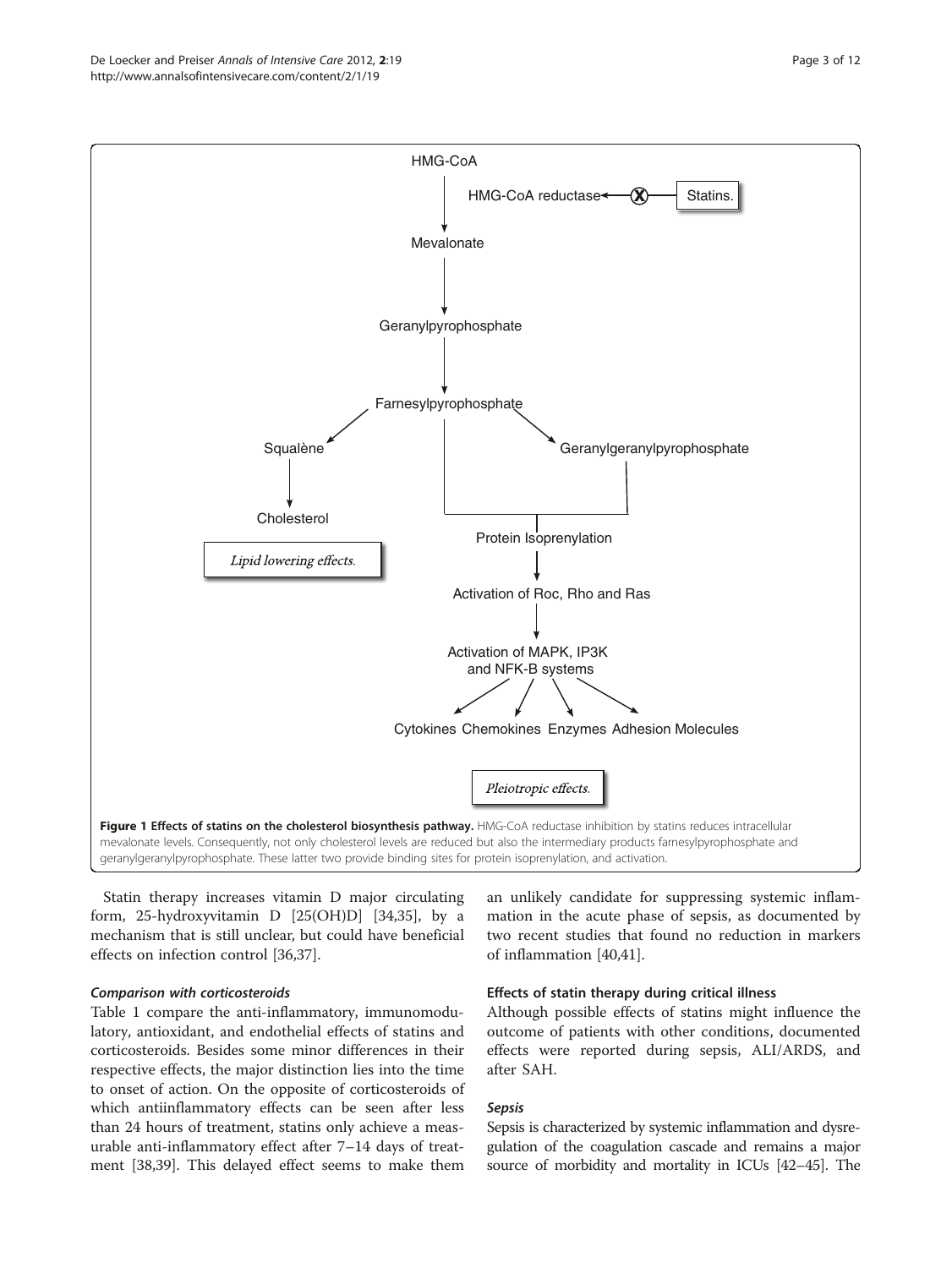<span id="page-3-0"></span>

currently available evidence suggests that the pleiotropic effects of statins could be beneficial during sepsis. The first encouraging clinical observations of improved outcome in septic patients receiving statins fostered the conduct of research in experimental models of sepsis.

#### Experimental studies

Two studies on animal models evaluated the effect on mortality of statins given twice before the induction of sepsis. Both studies demonstrated an improved survival in animals treated with statins. Ando et al. [\[46](#page-9-0)] showed that cerivastatin pretreatment of mice at 12 and 1 hour before lipopolysaccharide (LPS)-induced sepsis improved the rate of 7-day survival from 26.7% in nonpretreated group to 73.3% in cerivastatin-pretreated group. Merx et al. [\[47\]](#page-9-0) evaluated the effects of statins given at 18 and 3 hours before polymicrobial sepsis using a rodent model of caecal ligation and puncture (CLP) and found a median survival time extended to 108 hours from 28 hours in untreated mice. This improvement in the survival rate of simvastatin-treated mice was associated with a complete preservation of cardiac function at 20 hours and a preserved responsiveness to dobutamine, in contrast to the untreated group, whose

cardiac function and responsiveness to dobutamine were severely impaired.

Another rat study of endotoxic shock [[21\]](#page-9-0) confirmed an enhanced vascular responsiveness after simvastatin pretreatment 20 minutes before LPS. The impaired pressor response to phenylephrine was preserved compared with rats treated with untreated animals.

Only one animal study evaluated the effect of various statins after the onset of sepsis [\[48\]](#page-9-0). Statin treatment was initiated 6 hours after CLP, when profound hemodynamic alterations were present. Survival time was only  $23 \pm 1.2$ hours in the untreated group, whereas it was extended to  $39 \pm 3.9$  hours after treatment with atorvastatin, to  $40 \pm 4.2$ hours after pravastatin, and to  $37 \pm 3.6$  hours after simvastatin (all  $P < 0.05$  versus untreated). No change in the survival time was observed after fluvastatin. Cardiac output measured at 20 hours after sepsis induction remained stable in CLP mice treated with atorvastatin, pravastatin, or simvastatin after sepsis induction  $(P = NS$  vs. preoperative), whereas it decreased significantly in placebo or fluvastatintreated mice. The responsiveness to catecholamines, including dobutamine was restored in CLP mice by treatment with atorvastatin, pravastatin, or simvastatin.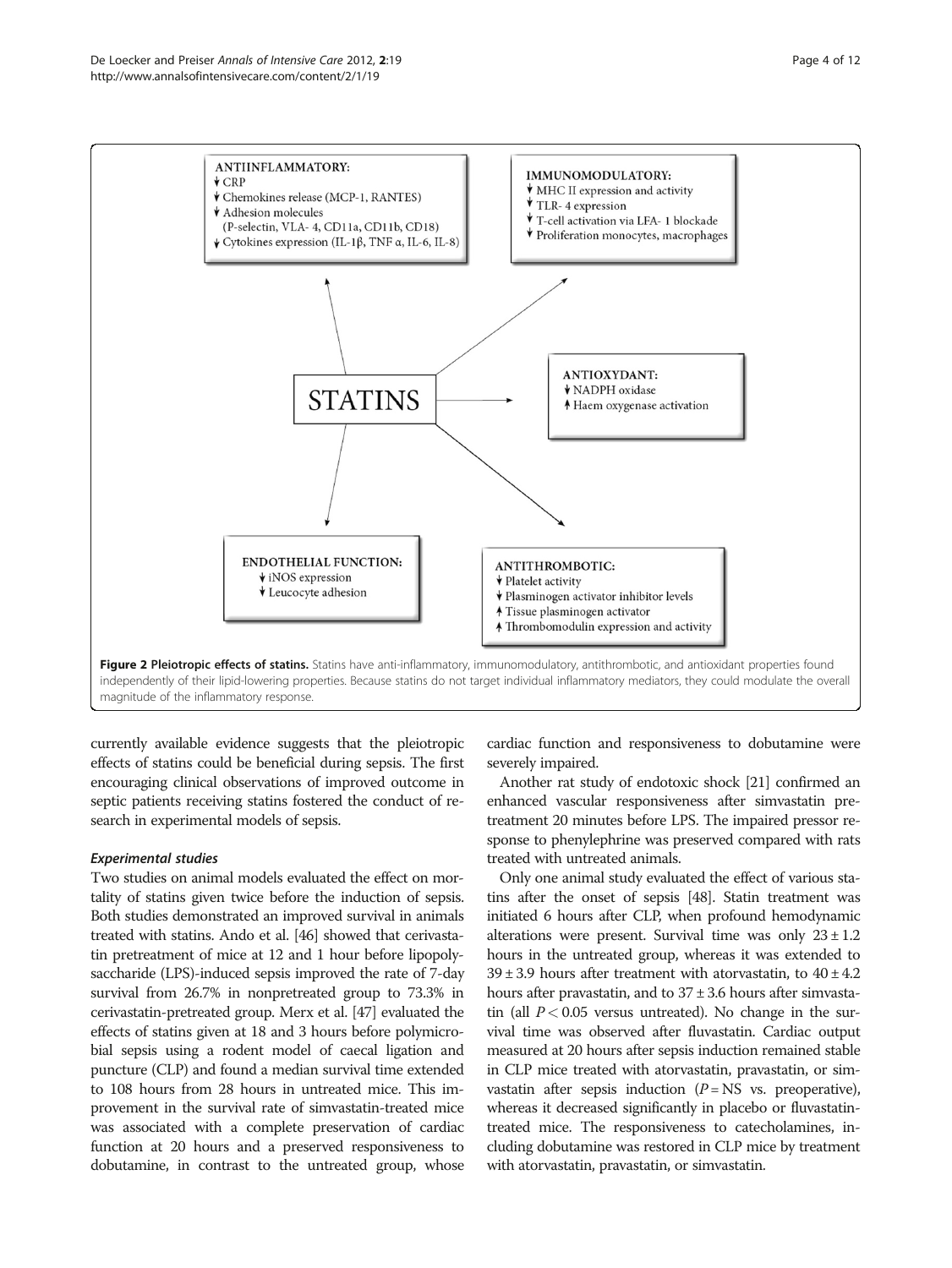<span id="page-4-0"></span>Table 1 Statins and corticosteroids

| <b>Effects</b>              | <b>Statins</b>                                                                                                                                                         | Corticosteroids                                                                                                                                                                                                                                                                                                                                                                                   |  |  |  |
|-----------------------------|------------------------------------------------------------------------------------------------------------------------------------------------------------------------|---------------------------------------------------------------------------------------------------------------------------------------------------------------------------------------------------------------------------------------------------------------------------------------------------------------------------------------------------------------------------------------------------|--|--|--|
| Anti-inflammatory           | ↓ CRP↓ Chemokine release (MCP-1, RANTES)↓<br>Cytokines (IL-1 $\beta$ , TNF a, IL-6, IL-8) $\downarrow$<br>Adhesion molecule (P-selectin, VLA 4,<br>CD11a, CD11b, CD18) | J. CRPJ. Chemokine release (MCP-1, RANTES) J<br>Cytokines (IL-1 $\beta$ , TNF a, IL-6, IL-8) but $\uparrow$ IL-10,<br>one of the major anti-inflammatory cytokines.<br>Adhesion molecule (ICAM-1, ELAM-1) <sup>†</sup> Production<br>of anti-inflammatory monocyte subtype.                                                                                                                       |  |  |  |
| Immunomodulatory            | J. MCH II expression and activity.J.<br>TLR-4 expression.     Proliferation of<br>monocytes and macrophages.<br>Lymphocytes T activation                               | ↑ MCH II expression on monocytes and eosinophiles.↓<br>CD 14 expression on monocytes, Complement activation.<br>Proliferation of lymphocytes. J Neutrophils aggregation and<br>chemotactism. <sup>†</sup> Apoptosis of mature lympho T, eosinophils,<br>endothelial cells and precursors of dendritic cells, but 1<br>apoptosis of neutrophils. <sup>†</sup> Phagocytosis of apoptic neutrophils. |  |  |  |
| <b>Endothelial function</b> | I iNos expression I Leucocyte adhesion                                                                                                                                 | I iNos expression I Leucocyte adhesion I Synthesis of<br>COX-2, PGE-1 and prostacyclin]. Production of Vascular<br>endothelial growth factor <sup>®</sup> Sensitivity to a-agonist                                                                                                                                                                                                                |  |  |  |
| <b>Antioxidant</b>          | ↓ NADPH oxidase↑ Haem oxygenase                                                                                                                                        | J. NADPH oxidase I release of superoxide from neutrophils                                                                                                                                                                                                                                                                                                                                         |  |  |  |
| <b>Antithrombotic</b>       | [Platelet activation] Plasminogen<br>activator inhibitor levels <sup>1</sup> Tissue<br>plasminogen activator <sup>1</sup> Thrombomodulin<br>expression and activity    | Platelet activation and aggregation.                                                                                                                                                                                                                                                                                                                                                              |  |  |  |

Comparison between the anti-inflammatory, immunomodulatory, endothelial, antioxidant, and antithrombotic effects of statins and corticosteroids.

# Clinical data

#### Cohort studies

A meta-analysis summarizing the effects of statins on mortality in patients with infection and/or sepsis [[49](#page-9-0)] seems to support the hypothesis of a protective effect of statins during sepsis.

The analysis included 20 studies (18 cohort studies (12 retrospective and 6 prospective), 1 matched cohort study, and 1 randomized control trial). Of those 20 studies, 15 showed a decreased mortality in patients receiving statins with adjusted odds ratios (ORs) ranging from 0.06 to 0.75 [[50](#page-9-0)–[64](#page-9-0)]. Four studies showed a trend toward a benefit from statins although not reaching statistical significance [\[65](#page-9-0)–[68\]](#page-9-0). Only one study reported an increased mortality in patients taking statins [[69](#page-10-0)].

The primary meta-analysis regarding mortality from any cause at different time, according to 20 studies that pooled 265,558 patients, demonstrated a significant protective effect from statins in patients with infection and/ or sepsis compared with no statin treatment or placebo (OR, 0.49; 95% CI, 0.37–0.61) [\[50](#page-9-0)–[69](#page-10-0)].

This meta-analysis supports the hypothesis of a protective effect of statins during sepsis [[49](#page-9-0)]. However, besides limitations regarding the heterogeneity and design of the analyzed studies and exposure definition, the handling of potential sources of bias and confounding, such as the healthy user effect or indication bias, limits the interpretation of these data. A recent prospective cohort study, specifically designed to avoid those bias, found no evidence of a protective effect for statin use on clinical outcomes [\[40\]](#page-9-0).

This study enrolled 1,895 subjects hospitalized with community-acquired pneumonia. It first compares subjects with prior statin use with those with no prior use and then compares continued in-hospital therapy with no prior use or no in-hospital use. There were no difference in severe sepsis risk between statin users and nonusers for prior  $(30.8\% \text{ vs. } 30.7\%, P = 0.98)$  or continued statin use (30.2% vs. 30.8%,  $P = 0.85$ ) in univariate analyses and after adjusting for patient characteristics and propensity for statin use. Interestingly, users whose statin was discontinued in the hospital had nearly twice the mortality of those whose statin was continued (15.3% vs. 7.9%,  $P = 0.048$ ). After accounting for likelihood of statin use by including a propensity score in each model, there was no detectable benefit of either prior (adjusted OR, 0.9; 95% CI, 0.63–1.29;  $P = 0.57$ ) or continued statin use (adjusted OR, 0.73; 95% CI, 0.47-1.13;  $P = 0.15$ ).

First, in this study statin users were universally more likely to have healthy user indicators (being insured, living at home, being of good functional status, receiving vaccinations, taking daily aspirin, and quitting smoking) that can positively influence mortality in CAP. As these statin users' characteristics are supported by other work in this area [\[70](#page-10-0)–[72\]](#page-10-0), this healthy-user effect may account for better outcomes shown in previous studies [[50](#page-9-0)–[64](#page-9-0)].

Second, this analysis refutes prior studies that support a protective effect of in-hospital ongoing statin therapy probably due to indication bias. Indeed, the decision to continue statin in the hospital depends on how sick the patient is and whether they are able to take medications by mouth. In this study, the inclusion of propensity for continued statin use in the mortality models universally moved the adjusted OR closer to unity and the  $p$  value toward greater degrees of insignificance, suggesting no association between 90-day mortality and cessation of statin therapy.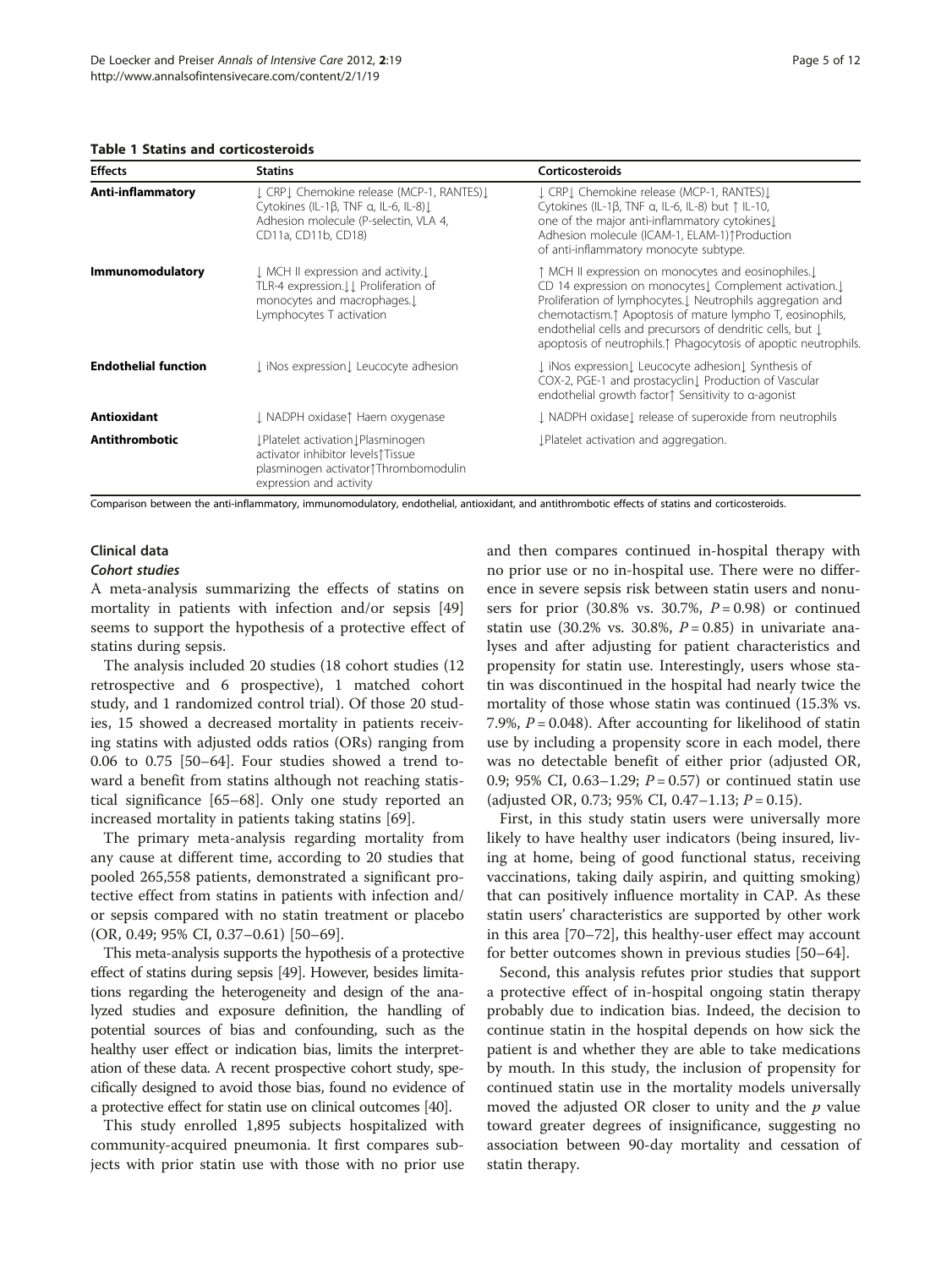These findings seem to be confirmed by a randomized, placebo-controlled trial that does not support a beneficial role of continuing preexisting statin therapy on sepsis and inflammatory parameters [[41\]](#page-9-0). This small trial tested the hypothesis that continuation of therapy with statins influences the inflammatory response to infection and that cessation may cause an inflammatory rebound. One hundred and fifty patients on preexisting statin therapy requiring hospitalization for infection were randomized to receive atorvastatin (20 mg) or matched placebo. The primary end point was progression of sepsis during hospitalization. The rate of decline of severe sepsis was similar between the groups (odds ratio, 1.17 [0.56-2.47],  $P = 0.7$  day 3; 0.85 [0.21-3.34],  $P = 0.8$  day 14) and IL-6 and C-reactive protein declined in both groups with no statistically significant difference  $(P = 0.7$  and  $P = 0.2$ , respectively). Hospital mortality was 6.6%, with no difference between the groups (6 [8%] of 75 statin group; 4 [5.3%] of 75 placebo group; not significant).

These observational trials studied the effects of chronic treatment before infection. The effect of statin treatment initiated just before the onset of sepsis a patients at-risk population or even after the onset of sepsis were not assessed. Obviously, prospective, randomized trials over acute statin therapy are needed.

# Placebo-controlled, randomized trial

Until now, only one double-blind, placebo-controlled, randomized trial has tried to determine whether acute statin therapy reduces the incidence of severe sepsis in patients with acute bacterial infection [[73\]](#page-10-0). Unfortunately, because of very slow recruitment rate, this study was stopped prematurely after 10 months and enrolled only 83 subjects compared with the 1,080 planned in an estimated 24-month period. Several other clinical trials are now underway to examine the potential clinical benefit of statins in sepsis.

#### Ongoing clinical trials

Simvastatin and severe sepsis trial (SIMSEPT) will be the first double-blind, randomized, placebo-controlled trial of simvastatin (40 mg) in the treatment of severe sepsis in humans. It will investigate the effect of simvastatin on important inflammatory markers and monitor the safety and feasibility of administering simvastatin to patients with severe sepsis [[74\]](#page-10-0). The STATInS trial is a phase II, randomised, placebo-controlled study of the safety, pharmacokinetics, and effect on inflammatory marker levels of atorvastatin in intensive care patients with severe sepsis [[75\]](#page-10-0). Two other phase II trials are evaluating simvastatin in adults hospitalized with sepsis with the primary outcome being time to clinical stability in one trial [[76\]](#page-10-0) and time to shock reversal in the other [\[77](#page-10-0)].

# ALI/ARDS

ARDS is a disease of multifactorial etiology characterized by aspecific morphologic lesion termed "diffuse alveolar damage" (DAD) [\[78\]](#page-10-0). Current understanding places dysregulated systemic inflammation—with persistent elevation of circulating inflammatory and hemostasis markers over time—as the central pathogenetic process for dysfunction and failure of vital organs, the leading cause of (short- and long-term) morbidity and mortality in patients with ARDS [[79\]](#page-10-0).

Even with the use of protective ventilation [[80\]](#page-10-0), the damaged lung is still susceptible to ventilation-induced injuries [[81\]](#page-10-0). There is, therefore, an urgent need for other strategies to improve clinical outcome in ALI/ ARDS [[82\]](#page-10-0). Several observational studies suggested that statins could represent a useful therapeutic adjunctive modality, as a benefit of prior statin use was found in patients with pneumonia [[51,59,63\]](#page-9-0).

# Experimental studies

Animal studies have demonstrated that statins attenuate lung injury in models, such as ischemia-reperfusion, peritonitis, and aerosolized LPS [[83](#page-10-0)–[86](#page-10-0)]. In thirty healthy volunteers, a double-blind study compared the effects of a pretreatment with simvastatin 4 days before LPS inhalation to placebo [[87\]](#page-10-0). A lower neutrophil count  $(3 \times 10^5$ /ml [1.8-8.1] vs.  $8.5 \times 10^5$ /ml [4.4-16.2];  $P = 0.05$ vs. placebo) and activity in the alveolar space, partially due to an increase in neutrophil apoptosis was found in the bronchiolo-alveolar lavage fluid (BALF) of the subjects randomized to simvastatin. The increase in alveolar neutrophil apoptosis may be related to a reduced pulmonary and systemic inflammation after LPS inhalation compared with placebo. Interestingly, the simvastatin pretreated group also demonstrated a reduction in MMPs and tumor necrosis factor α concentrations in the BALF. The decrease in MMP-7 ( $P = 0.03$  vs. placebo) could be particularly relevant, because this factor is required for neutrophil influx during ALI [[88](#page-10-0)].

#### Clinical data

#### Cohort studies

Most observational studies show a benefit of prior statin use in patients with pneumonia, suggesting a potential modulation in pulmonary inflammation [[51,54,59,61](#page-9-0)– [63,](#page-9-0)[89](#page-10-0)–[91](#page-10-0)]. One observational [[92\]](#page-10-0) and one retrospective [[93\]](#page-10-0) cohort study of patients with ALI/ARDS reported a trend toward reduced mortality in patients who were receiving statins before hospitalization.

# Placebo-controlled, randomized trials

Recently, Craig et al. [\[94](#page-10-0)] reported a randomized, doubleblinded, placebo-controlled trial in 60 patients with ALI. Patients were receiving 80 mg of simvastatin or placebo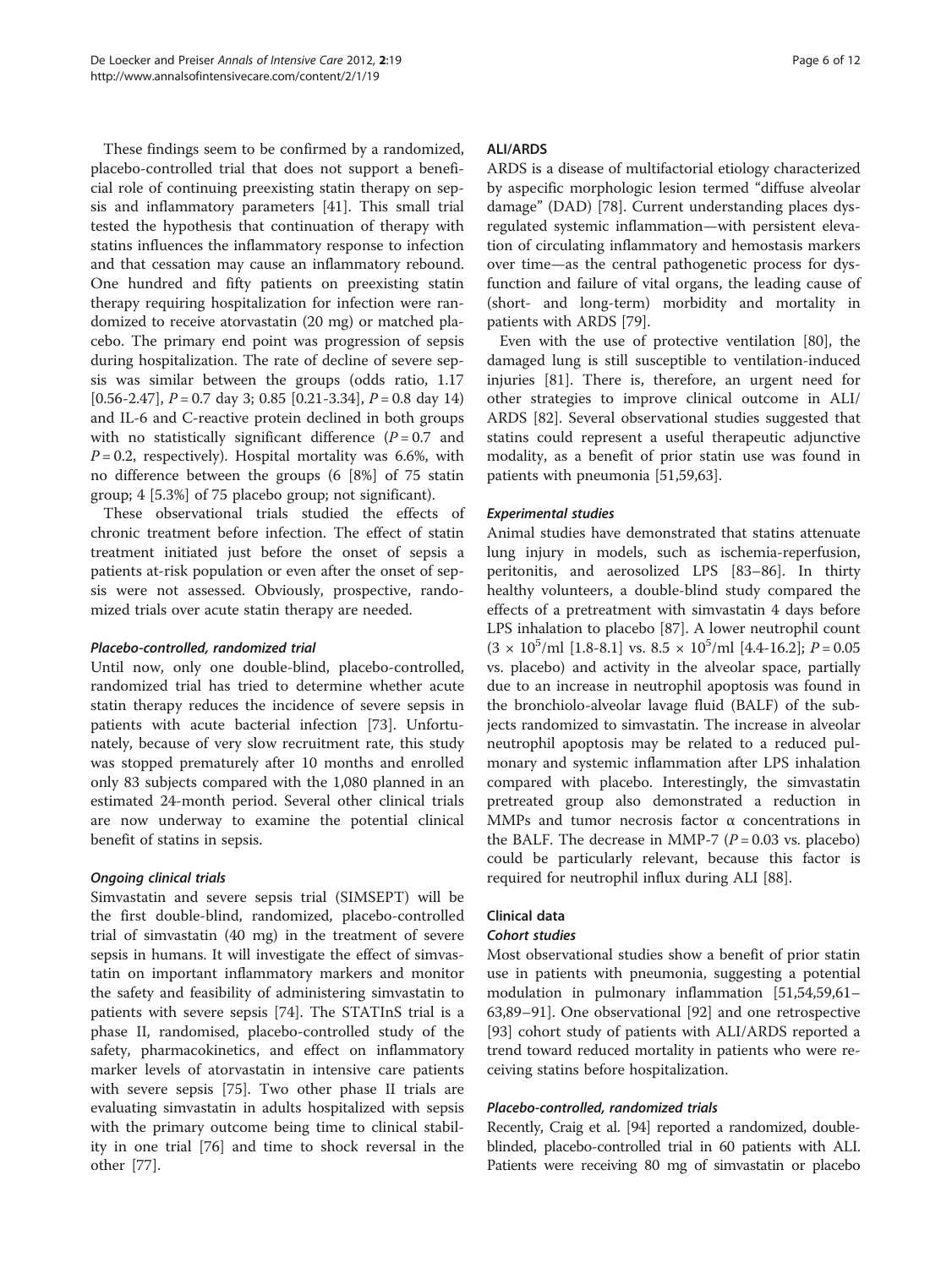until cessation of mechanical ventilation or up to 14 days. Although the pulmonary anti-inflammatory effect of simvastatin was confirmed early in the course of treatment (2.5- to 3-fold reductions in BALF IL-8 and IL-6 concentrations compared with placebo), there was no difference in extravascular lung water index at day 7 (13.7 [7.1] vs. 13.4 [8.0] for placebo;  $P = 0.9$ ). Nonetheless, at day 14 the simvastatin-treated group tended to achieve improved oxygenation index  $(P = 0.08)$ , reduction in plateau pressure  $(P = 0.09)$ , and better lung injury score  $(P = 0.12)$ . Very interestingly, nonpulmonary organ failures were favorably influenced by simvastatin, as the coagulation, renal, and cardiovascular components of the SOFA score were all significantly improved at day 14 in the simvastatin group. The preservation of endothelial function by statins was suggested to account for the improvement in nonpulmonary organ dysfunction. Interestingly, this study also shows that, despite the precocity of the anti-inflammatory effects, a prolonged treatment may be required for these effects to be translated into improvements in lung function. If this study has shown that simvastatin has an effect on systemic and, to a lesser degree, pulmonary outcomes in patients with ALI, it was not powered to detect a difference in duration of ventilation or mortality. Table [2](#page-7-0) compares the effects of statins and low-dose corticosteroids versus placebo on the ventilatory status and outcome of patients with ARDS [[95,96\]](#page-10-0).

# Ongoing clinical trials

The National Institutes of Health Acute Respiratory Distress Syndrome Network is currently recruiting patients with sepsis-induced ALI into the Statins for Acutely Injured Lungs study (SAILS) [\[97](#page-10-0)], which is powered for clinical outcomes measures with an estimated enrollment of 1,000 patients and a completion date estimated for September 2012.

# Statins and aneurismal subarachnoid hemorrhage (aSAH)

Vasospasm and related delayed ischemic neurologic deficits (DINDs) remain a major cause of morbidity and mortality after aneurysmal subarachnoid hemorrhage (aSAH). Current medical treatment options are limited to triple-H therapy (hypertensive, hypervolemic, hemodilution) [[98](#page-10-0)] and calcium-channel blocker nimodipine [[99\]](#page-10-0). Potentially, statins might exert beneficial effects in aSAH, as a result of the protection of endothelial function by an increased expression of endothelial NOS, by the promotion of angiogenesis, by the prevention of excessive platelet activation, or via their antioxidant or anti-inflammatory effects. Regardless of the underlying mechanism, in the presence of statins the diameter of the vasospastic vessels are increased, endothelial function is improved and most importantly, ischemia is prevented [[100\]](#page-10-0).

# Clinical data

# Meta-analyses of placebo-controlled, randomized trials

In 2008, a meta-analysis of three studies concluded that in patients with aSAH, statins reduced the incidence of vasospasm, DINDs, and mortality [[101](#page-10-0)] However, this meta-analysis was criticized for its methodology and interpretation of results [[102](#page-10-0),[103](#page-10-0)]. Recently, a metaanalysis of four randomized [\[64](#page-9-0)[,104](#page-10-0)–[108\]](#page-10-0), doubleblinded, placebo-controlled trials investigating the effects of acute statin treatment on vasospasm, DINDs, and outcome was performed, including 190 statin-naïve patients with aSAH. For the analysis of the occurrence of transcranial Doppler (TCD) vasospasm, data from three of the four studies were available [[106](#page-10-0)–[108](#page-10-0)]. The overall number of patients who had TCD vasospasm was 42 in the statin group and 46 in the placebo group (pooled relative risk (RR), 0.99; 95% CI, 0.66–1.48). The total number of patients who developed DINDs was 20 in the statin group and 39 in the placebo group, but this difference was not statistically significant (pooled RR, 0.57; 95% CI, 0.29–1.13). However, a subgroup analysis for the type of statins showed that patients randomized to pravastatin  $(n = 40)$  had a significant lower risk of DINDs (RR, 0.17; 95% CI, 0.04–0.7) compared with placebo.

As for TCD vasospasm and DINDs, definitions used for poor outcome were different in each study. In two studies, functional outcome was assessed with the modified Ranking Scale (mRS) [\[106,107\]](#page-10-0). The Glasgow Outcome Scale scores of the latter study were transformed to a Rankin grading [\[108](#page-10-0)]. Furthermore, the timing of measuring differed between groups either at discharge or at 6 months. The overall number patients with poor outcome was 38 in the statin group and 42 in the placebo group (pooled RR, 0.92; 95% CI, 0.68–1.24). The results of this meta-analysis do not lend statistically significant support to a beneficial effect of statins in patients with aSAH.

Another meta-analysis of six RCTs concluded that statins reduced the occurrence of DINDs (OR, 0.38 (0.23- 0.65);  $P < 0.001$  [\[106](#page-10-0)-[112\]](#page-10-0). However, this analysis included two RCTs in which patients were "pseudorandomized," i.e., unblended or not placebo-controlled [[110,111](#page-10-0)]. When these two latter studies were omitted, there was a larger heterogeneity in the effects of statins on DINDs  $(I^2 = 47\%).$ 

#### Cohort studies

If RCTs are clearly the preferred study design to assess treatment efficacy, the small number of patients in these RCTs may unbalance the baseline characteristics and, thus, influence the results. The addition of observational studies can increase greatly the sample size, thereby reducing the chance of type II errors.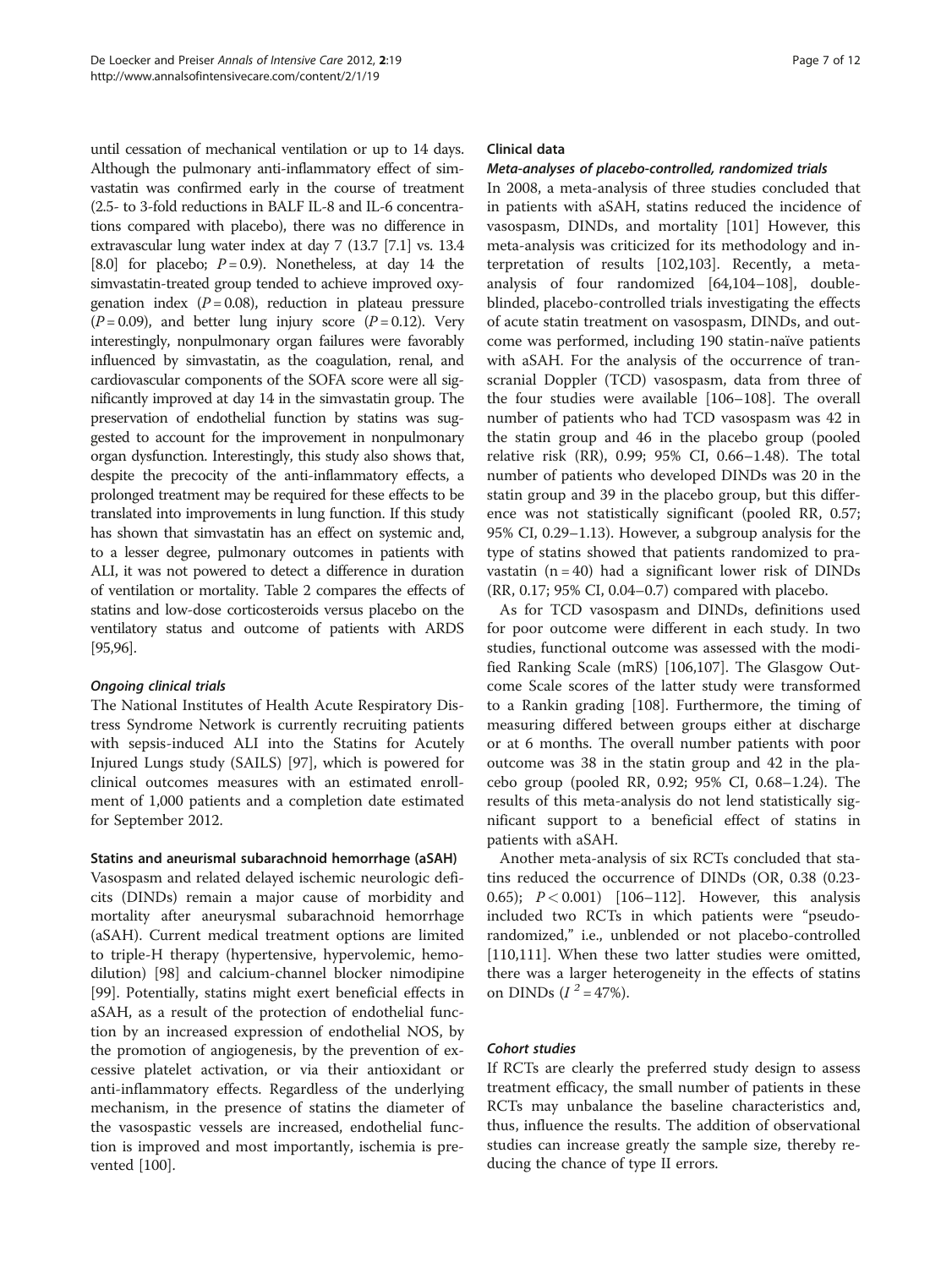|                                             | Statins (80 mg/day)                     |                       |           | Low-dose corticosteroids (1 mg/kg/day)       |                         |       |                                    |                       |       |
|---------------------------------------------|-----------------------------------------|-----------------------|-----------|----------------------------------------------|-------------------------|-------|------------------------------------|-----------------------|-------|
| <b>Variables</b>                            | Simvastatin <sup>95</sup><br>$(n = 30)$ | Placebo<br>$(n = 30)$ | P         | Methylprednisolone <sup>96</sup><br>$(n=63)$ | Placebo<br>$(n = 28)$   | P     | Methylprednisolone97<br>$(n = 55)$ | Placebo<br>$(n = 24)$ | P     |
| PaO <sub>2</sub> /FiO <sub>2</sub><br>day 7 | $199 \pm 76$                            | $199 \pm 76$          | <b>NS</b> | $256 \pm 19$                                 | $179 \pm 21$            | 0.006 |                                    |                       |       |
| LIS day 7                                   | $2 \pm 0.78$                            | $2.1 \pm 0.7$         | <b>NS</b> | $2.14 \pm 0.12$                              | $2.68 \pm 0.14$         | 0.004 |                                    |                       |       |
| Ventilator<br>free days                     | $8.2 \pm 8.1$                           | $9.1 \pm 8.7$         | <b>NS</b> | $16.5 \pm 10.1$                              | $8.7 \pm 10.2$          | 0.001 |                                    |                       |       |
| Duration of<br>ventilation                  | $18.6 \pm 14.6$                         | $18.6 \pm 14.6$       | <b>NS</b> | $5(3-8)$                                     | $9.5(6-19.5)$           | 0.002 | $5(0-64)$                          | 9.5<br>$(0-63)$       | 0.005 |
| ICU stay                                    |                                         |                       |           | $7(6-12)$                                    | 14.5<br>$(7-20.5)$      | 0.007 |                                    |                       |       |
| ICU survival<br>(% )                        | 21(70)                                  | 21(70)                | <b>NS</b> | 50 (79.4)                                    | 16 (57.4)               | 0.03  | 44 (80)                            | 14 (58)               | 0.05  |
| Hospital<br>stay                            | $51.2 \pm 39.3$                         | $48 \pm 37.4$         | <b>NS</b> | $13(8-21)$                                   | 20.5<br>$(10.5 - 40.5)$ | 0.09  |                                    |                       |       |
| Hospital<br>survival (%)                    | 19(63)                                  | 19 (63)               | <b>NS</b> | 48 (76.2)                                    | 16 (57.1)               | 0.07  |                                    |                       |       |

<span id="page-7-0"></span>Table 2 Effects of statins and low-dose corticosteroids versus placebo on the ventilatory status and outcome of patients with ARDS

Data are presented as mean  $\pm$  SD, no. (%), and median (interquartile range).

NS not significant.

In the same paper, Kramer analyzed six observational studies (five cohort, one case–control), including 1,542 patients of whom 385 received statins [\[109,112](#page-10-0)– [117](#page-11-0)]. Statin-use was not associated with any reduction in DINDs (OR, 0.96  $(0.71-1.31)$ ;  $P=0.8$ ), mortality (OR 1.16 (0.78-1.73);  $P = 0.47$ ) or poor neurological recovery (OR, 1.2  $(0.84-1.72; P=0.31)$ . When the results of these six observational studies were combined with those of the six RCTs, statins had no statistically significant effect.

Interpreting results about possible beneficial effects of immediate statins therapy in statin-naïve patients following aSAH is limited by small sample sizes and low to moderate quality of available RCTs and very low quality for observational studies. Some of the inconsistencies of results may reflect substantial differences among studies design.

# Ongoing clinical trials

Four, registered, clinical trials are currently assessing the efficacy of statins aSAH. The SimvaSTatin in Aneurysmal Subarachnoid Haemorrhage (STASH) trial [\[118](#page-11-0)] is a multicenter, placebo-controlled, double-blinded, phase III trial testing the hypothesis that Simvastatin (40 mg treatment started within 96 hours of the ictus, for 3 weeks) will reduce the incidence and duration of DINDs following subarachnoid hemorrhage. The target enrolment is 1,600 patients, with projected completion in February 2013.

Another study investigates the effect of statin therapy on cerebral blood flow in patients with aSAH, using a positron emission tomography [[119](#page-11-0)]. A third study is

randomizing 240 patients to 40 or 80 mg of simvastatin or placebo, with presence of DIDs listed as primary endpoint [\[120\]](#page-11-0). Finally, a double-blind, placebo, randomized, control trial with an estimated enrollment of 80 patients is being conducted in Sao Paulo with clinical outcome at 6 months being the primary endpoint [\[121\]](#page-11-0).

# Conclusions

# Summary and interpretation

Several lines of evidence from both experimental and clinical studies suggests that statin use during sepsis, ALI/ARDS, and aSAH is beneficial. However, definitive conclusions cannot be drawn from the published evidence. Indeed, there is considerable heterogeneity of studies in type of statins, dosage, and duration of statin administration and case-mix. Moreover, many works are retrospective, providing less strong evidence than welldesigned prospective studies. Waiting for the results of placebo-controlled, randomized trials, the intensive care use of statins should be cautious.

Indeed, the impact of statins side effects on large-scale utilization in intensive care is still not known. If serious side effects of statins, such as myopathy and rhabdomyolysis, are very rare in the general population (0.01% and 0.003% respectively) [[122\]](#page-11-0), the incidence and severity of these adverse effects could be higher in the critically ill. The lack of parenteral formulation of statins is another limitation, because the gastrointestinal absorption of statins might be impaired during critical illness. Furthermore, the pharmacokinetic profile could be altered during sepsis. Kruger et al. [[123\]](#page-11-0) demonstrated that when critically ill patients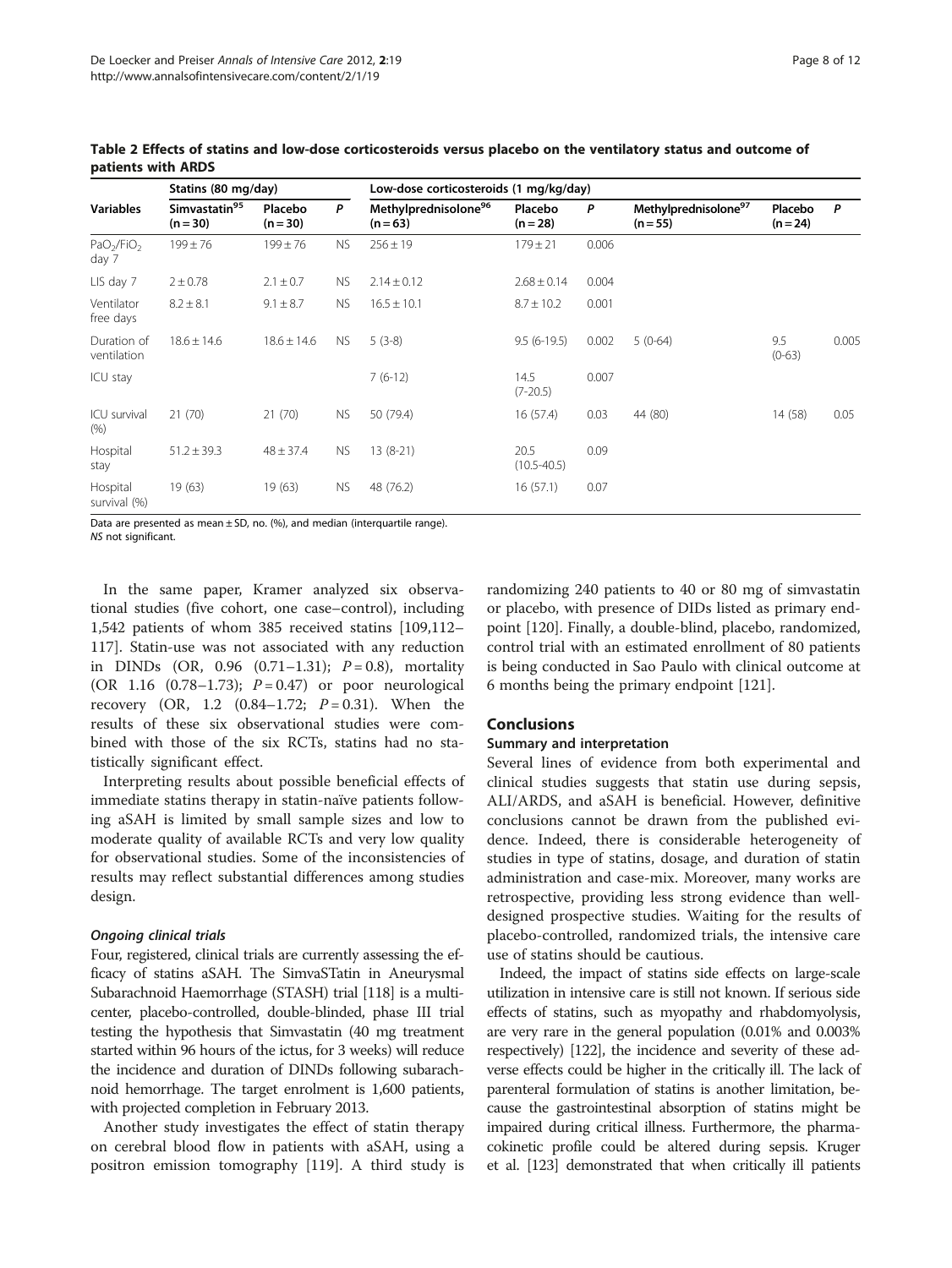<span id="page-8-0"></span>were given a single dose of 20 mg of atorvastatin, the plasma concentration peaked approximatively 18 times higher than those of healthy volunteers. Drage et al. [\[124](#page-11-0)] administered 40 mg of simvastatin to 27 critically ill patients, who also demonstrated higher plasma levels of both simvastatin and its active metabolite compared with healthy volunteers. Whether supratherapeutic plasma levels of statins in critically ill patients translates to an increased toxicity and requires adjustment remains unclear, especially when renal clearance might be impaired. The hepatic metabolization of statins might be altered as well, thereby increasing the risk of toxicity. Similarly, the metabolization of statins by the cytochrome P450 3A4 system may interfere with other medications commonly used in the ICU (i.e., amiodarone, macrolide antibiotics).

The right dosage is thus still undefined, as well as the right statins agent. Indeed, the type of statins used in cohort observational studies was very heterogeneous, raising the question of the similarity between the effects of the different agents. The majority of randomized, placebo-controlled trials plans to use simvastatin. As the other statins, simvastatin is metabolized by the liver, but its metabolite is cleared by the kidney and could accumulate in case of renal dysfunction, thereby increasing the risk of toxicity and in particular of clinical myopathy [[125\]](#page-11-0).

In sepsis, a major issue is the timing when statins should be started and stopped. An excessive inhibition of the inflammatory process could increase the susceptibility to secondary infections related to immune dysfunction [\[126](#page-11-0)– [129\]](#page-11-0). It has been observed that more than 80% of nonsurviving patients die late after initial resuscitation in an immunosuppressive state, whereas patients who survive are those who spontaneously recover immune function [\[130](#page-11-0)]. Anti-inflammatory therapies may be harmful in septic patients [[131,132\]](#page-11-0). This may be particularly true for statins that, above their anti-inflammatory effects, present suppressive effects on leucocytes. Indeed, monocyte deactivation is thought to be responsible for the impairment in antigen presentation and the decreased capacity to mount a proinflammatory reaction upon a secondary bacterial challenge [[133\]](#page-11-0). As prophylaxis or in the very early management, the anti-inflammatory effects of statins may be protective in sepsis, but as the disease progress and multiorgan dysfunction becomes established, its side effects may prevail. Given these data, the objective of an ideal sepsis treatment should be to define the right action (i.e., blocking sustained inflammatory response, stimulate innate or adaptative immunity, restoring altered function) at the right time (early or delayed treatment) in the right patient (individualized therapy) [[134\]](#page-11-0).

#### Abbreviations

HMG-CoA: 3-hydroxy-3-methylglutaryl coenzyme A; MAPK: Mitogen-activated protein kinase; PI3K: Phosphatidyinositol-3 kinase; NFK-B: Nuclear factor kappa B; MCP: Monocyte chemotactic protein; RANTES: Regulated upon

activation normal T cell expressed and presumably secreted; VLA: Very late antigen; IL: Interleukin; TNF: Tumor necrosis factor; MHC: Major histocompatibility complex; TLR: Toll-like receptor; LFA: Lymphocyte function-associated antigen; iNOS: Inducible nitric oxide synthase; CRP: Creactive protein; ICAM: Intercellular adhesion molecule; ELAM: Endothelialleucocyte adhesion molecule; COX: Cyclooxygenase; PG: Prostaglandin; FiO<sub>2</sub>: Fraction of inspired oxygen; LIS: Lung injury score.

#### Competing interests

The authors declare that they have no competing interests.

#### Authors' contribution

IDL reviewed the literature, created the figures and tables, and drafted the manuscript. JCP revised the manuscript. All authors read and approved the final manuscript.

#### Received: 10 January 2012 Accepted: 26 April 2012 Published: 18 June 2012

#### References

- 1. Haute Autorité de Santé: Efficacité et efficience des hypolipemiants. Paris: une analyse centrée sur les statines; 2010.
- 2. Stagnitti MN: Trends in statins utilization and expenditures for the U.S. civilian noninstitutionalized population, 2000 and 2005. In Medical Expenditure Panel Survey: Statistical Brief #205. Edited by Agency for Healthcare Research and Quality. Rockville: Agency for Healthcare Research and Quality; 2008.
- 3. The Scandinavian Simvastatin Survival Study Group: Randomised trial of cholesterol lowering in 4444 patients with coronary heart disease: The Scandinavian Simvastatin Survival Study (4S). Lancet 1994, 344:1383-1389.
- 4. Shepherd J, Cobbe M, Ford I, et al: Prevention of coronary heart disease with pravastatin in men with hypercholesterolemia. West of Scotland Coronary prevention study group. N Engl J Med 1995, 333:1301–1307.
- 5. Ridker PM, Danielson E, Fonseca FA, et al: Rosuvastatin to prevent vascular events in men and women with elevated C-reactive protein. N Engl J Med 2008, 359:2195–2207.
- 6. Heeschen C, Hamm CW, et al: Withdrawal of statins increases event rates in patients with acute coronary syndromes. Circulation 2002, 105:1446–1452.
- 7. Takemoto M, Liao JK: Pleiotropic effects of 3-hydroxy-3methylglutaryl coenzyme a reductase inhibitors. Arterioscler Throm Vasc Biol 2001, 21:1712–1719.
- 8. O'Neal HR, Koyama T, Koehler EA, et al: Prehospital statin and aspirin use and the prevalence of severe sepsis and acute lung injury/acute respiratory distress syndrome. Crit Care Med 2011, 39:1343–1350.
- 9. Christensen S, Thomsen RW, Johansen MB, et al: Preadmission statin use and one-year mortality among patients in intensive care: a cohort study. Critical Care 2010, 14:R29.
- 10. Schmidt H, Hennen R, Keller A, et al: Association of statin therapy and increased survival in patients with multiple organ dysfunction syndrome. Intensive Care Med 2006, 32:1248–1251.
- 11. Terblanche M, Almog Y, Rosenson R, et al: Statins and sepsis: multiple modification at multiple levels. Lancet Infect Dis 2007, 7:358–368.
- 12. Jacobson JR, Barnard JW, Grigoryev DN, et al: Simvastatin attenuates vascular leak and inflammation in murine inflammatory lung injury. Am J Physiol Lung Cell Mol Physiol 2005, 288:1026–1032.
- 13. Kallen J, Welzenbach K, Ramage P, et al: Structural basis for LFA-1 inhibition upon lovastatin binding to the CD11a I-domain. J Mol Biol 1999, 292:1–9.
- 14. Weitz-Schmidt G, Welzenbach K, Brinkmann V, et al: Statins selectively inhibit leukocyte function antigen-1 by binding to a novel regulatory integrin site. Nature Med 2001, 7:687–692.
- 15. Methe H, Kim J-O, Kofler S, et al: Statins decrease toll-like receptor 4 expression and downstream signaling in human CD14+ monocytes. Arterioscler Thromb Vasc Biol 2005, 25:1439–1445.
- 16. Niessner A, Steiner S, Speidl WS, et al: Simvastatin suppresses endotoxininduced upregulation of Toll-like receptors 4 and 2 in vivo. Atherosclerosis 2006, 189:408–413.
- 17. Hodgkinson CP, Ye S: Statins inhibit Toll-like receptor 4-mediated lipopolysaccharide signalling and cytokine expression. Pharmacogenet Genomics 2008, 18:803–813.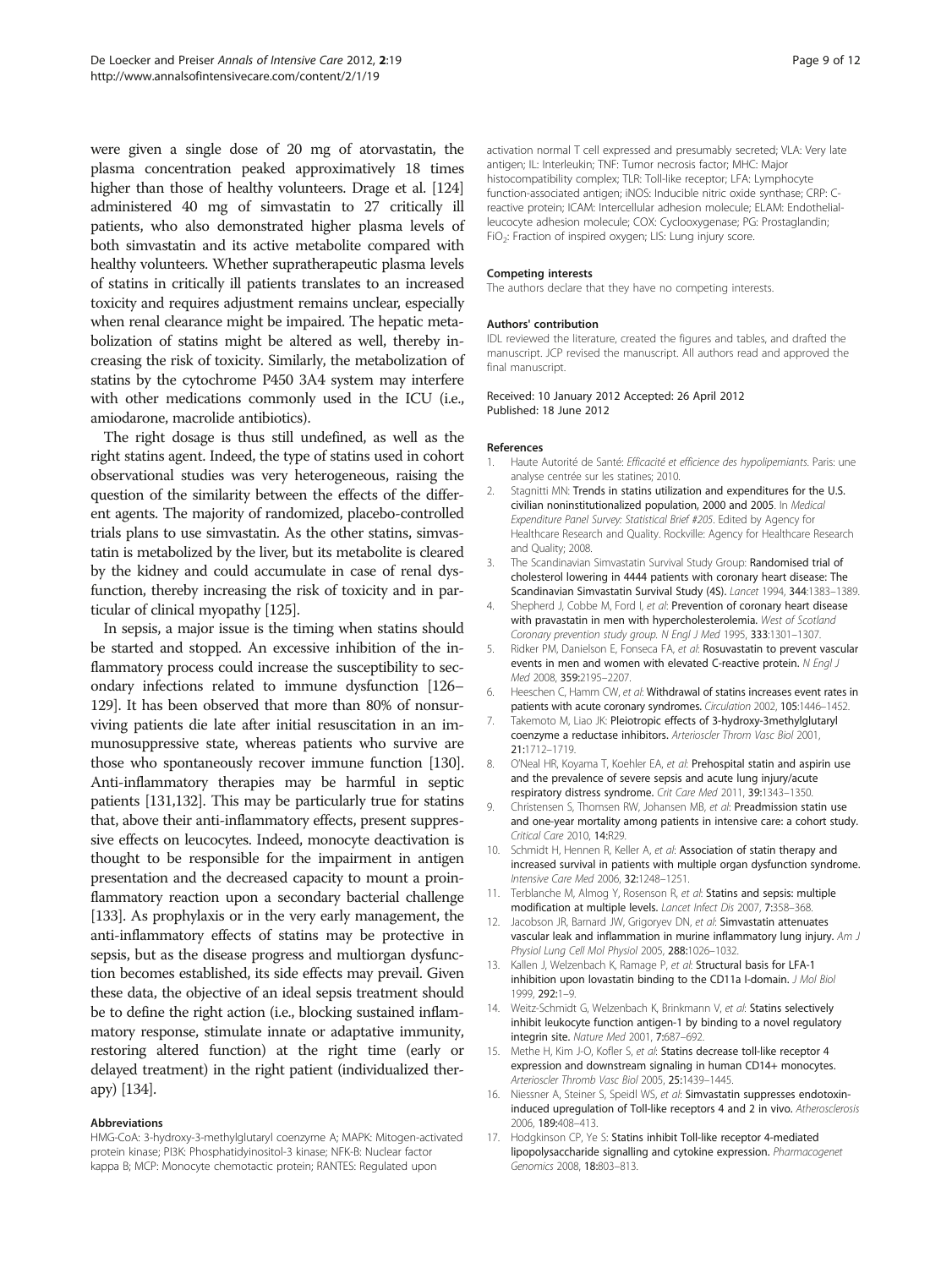- <span id="page-9-0"></span>18. Kirsch C, Eckert GP, Meller WE: Statin effects on cholesterol microdomains in brain plasma membranes. Biochem Pharmacol 2003, 65:843–856.
- 19. Shi J, Wang J, Zheng H, et al: Statins increase thrombomodulin expression and function in human endothelial cells by a nitric oxide-dependent mechanism and counteract tumor necrosis factor alpha-induced thrombomodulin downregulation. Blood Coagul Fibrinolysis 2003, 14:575–585.
- 20. Huang KC, Chen CW, Chen JC, et al: HMG-CoA reductase inhibitors inhibits inducible nitric oxide synthase gene expression in macrophages. J Biomed Sci 2003, 10:396–405.
- 21. Guisti-Paiva A, Martinez MR, Felix JV, et al: Simvastatine decreases nitric oxide overproduction and reverts the impaired vascular responsiveness induced by endotoxic shock in rats. Shock 2004, 21:271–275.
- 22. Pruefer D, Makowski J, Schell M, et al: Simvastatin inhibits inflammatory properties of Staphylococcus aureus alpha-toxin. Circulation 2002, 106:2104–2110.
- 23. Cowley HC, Bacon PJ, Goode HF, et al: Plasma antioxidant potential in severe sepsis: a comparison of survivors and non-survivors. Crit Care Med 1996, 24:1179–1183.
- 24. Goode HF, Cowley HC, Walker BE, et al: Decreased anti-oxidant status and increased lipid peroxidation in patients with septic shock and secondary organ dysfunction. Crit Care Med 1995, 23:646–651.
- 25. Motoyama T, Okamoto K, Kukita I, et al: Possible role of increased oxidant stress in multiple organ failure after systemic inflammatory response syndrome. Crit Care Med 2003, 31:1048–1052.
- 26. Preiser JC: Oxidative stress. J Parenter Enteral Nutr 2012, 36:147-154.
- 27. Wassmann S, Laufs U, Muller K, et al: Cellular antioxidant effects of atorvastatin in vitro and in vivo. Arterioscl Thromb Vasc Biol 2002, 22:300–305.
- 28. Lee TS, Chang CC, Zhu Y, et al: Simvastatin induces heme oxygenase-1: a novel mechanism of vessel protection. Circulation 2004, 110:1296–1302.
- 29. Grosser N, Erdamnn K, Hemmerle A, et al: Rosuvastatin upregulates the antioxidant defense protein heme oxygenase-1. Biochem Biophys Res Commun 2004, 325:871–876.
- 30. Grosser N, Hemmerle A, Berndt G, et al: The antioxidant defense protein heme oxygenase 1 is a novel target for statins in endothelial cells. Free Radic Biol Med 2004, 37:2064–2071.
- 31. Hashiba T, Suzuki M, Nagashima Y, et al: Adenovirus-mediated transfer of heme oxygenase-1 cDNA attenuates severe lung injury induced by the influenza virus in mice. Gene Ther 2001, 8:1499–1507.
- 32. Mascitelli L, Grant WB, Goldstein MR: Letter to the editor: statins, vitamin D, and severe sepsis. Eur J Intern Med 2011, 22:25-26.
- 33. Liu PT, Stenger S, Li H, et al: Toll-like receptor triggering of a vitamin Dmediated human antimicrobial response. Science 2006, 311:1770–1773.
- 34. Grimes DS: Statins and vitamin D. Cardiovasc Drugs Ther 2009, 23:261–262. 35. Goldstein MR, Mascitelli L, Pezzetta F: Rosuvastatin and vitamin D: might there
- be hypovitaminosis D on JUPITER? Int J Cardiol 2001, 145:556-55 36. Rosen CJ: Clinical practice: vitamin D insufficiency. N Engl J Med 2011, 364:248–254.
- 37. Jeng L, Yamshchikov AV, Judd SE, et al: Alterations in vitamin D status and antimicrobial peptide levels in patients in the intensive care unit with sepsis. J Transl Med 2009, 7:28.
- 38. Hernandez TL, Capell WH, Wolfe P, et al: Time course of C-reactive protein reduction with simvastatin therapy in patients with type 2 diabetes mellitus. Am J Cardiol 2006, 98:1656-1659.
- 39. Plenge JK, Hernandez TL, Weil KM, et al: Simvastatin lowers C-reactive protein within 14 days: an effect independent of low-density lipoprotein cholesterol reduction. Circulation 2002, 106:1447–1452.
- 40. Yende S, Milbrandt EB, Kellum JA, et al: Understanding the potential role of statins in pneumonia and sepsis. Crit Care Med 2011, 39:1871–1878.
- 41. Kruger PS, Harward ML, Jones MA, et al: Continuation of statin therapy in patients with presumed infection: a randomized controlled trial. Am J Resp Crit Care Med 2011, 183:774-781.
- 42. Hotchkiss RS, Karl IE: The pathophysiology and treatment of sepsis. N Engl J Med 2003, 348:138–150.
- 43. Padkin A, Goldfrad C, Brady A, et al: Epidemiology of severe sepsis occurring in the first 24 hrs in intensive cere units in England, Wales, and Northern Ireland. Crit Care Med 2003, 31:2332–2338.
- 44. Weycker D, Akhras KS, Edelsberg J, et al: Long-term mortality and medical care charges in patients with severe sepsis. Crit Care Med 2003, 31:2316– 2323.
- 45. Finfer S, Bellomo R, Lipman J, et al: Adult-population incidence of severe sepsis in Australian and New-Zealand intensive care units. Intensive Care Med 2004, 30:589–596.
- 46. Ando H, Takamura T, Ota T, et al: Cerivastatin improves survival of mice with lipopolysaccharide-induced sepsis. J Pharmacol Exp Ther 2000, 294:1043–1046.
- 47. Merx MW, Liehn EA, Janssens U, et al: HMG-CoA reductase inhibitor simvastatin profoundly improves survival in a murine model of sepsis. Circulation 2004, 109:2560–2565.
- 48. Merx MW, Liehn EA, Graf J, et al: Statin treatment after onset of sepsis in a murine model improves survival. Circulation 2005, 112:117–124.
- 49. Janda S, Young A, Fitzgerald JM, et al: The effect of statins on mortality from severe infections and sepsis: a systematic review and metaanalysis. J Crit Care 2010, 25:656. e7–e22.
- 50. Almog Y, Novack V, Eisinger M, et al: The effect of statin therapy on infection-related mortality in patients with atherosclerotic diseases. Crit Care Med 2007, 35:372–378.
- 51. Chalmers JD, Singanayagam A, Murray MP, et al: Prior statin use is associated with improved outcomes in community-acquired pneumonia. Am J Med 2008, 121:1002–1007. e1001.
- 52. Dobesh PP, Klepser DG, McGuire TR, et al: Reduction in mortality associated with statin therapy in patients with severe sepsis. Pharmacotherapy 2009, 29:621–630.
- 53. Donnino MW, Cocchi MN, Howell M, et al: Statin therapy is associated with decreased mortality in patients with infection. Acad Emerg Med 2009, 16:230–234.
- 54. Frost FJ, Petersen H, Tollestrup K, et al: Influenza and COPD mortality protection as pleiotropic, dose-dependent effects of statins. Chest 2007, 131:1006–1012.
- 55. Hackam DG, Mamdani M, Li P, et al: Statins and sepsis in patients with cardiovascular disease: a population-based cohort analysis. Lancet 2006, 367:413–418.
- 56. Hsu J, Andes DR, Knasinski V, et al: Statins are associated with improved outcomes of bloodstream infection in solid-organ transplant recipients. Eur J Clin Microbiol Infect Dis 2009, 28:1343–1351.
- 57. Kruger P, Fitzsimmons K, Cook D, et al: Statin therapy is associated with fewer deaths in patients with bacteriemia. Intensive Care Med 2006, 32:75– 79.
- 58. Liappis AP, Kan VL, Rochester CG, et al: The effect of statins on mortality in patients with bacteremia. Clin Infect Dis 2001, 33:1352-1357
- 59. Mortensen EM, Restrepo MI, Anzueto A, et al: The effect of prior statin use on 30-day mortality for patients hospitalized with community-acquired pneumonia. Respir Res 2005, 6:82.
- Mortensen EM, Restrepo MI, Copeland LA, et al: Impact of previous statin and angiotensin II receptor blocker use on mortality in patients hospitalized with sepsis. Pharmacotherapy 2007, 27:1619–1626.
- 61. Mortensen EM, Pugh MJ, Copeland LA, et al: Impact of statins and angiotensin-converting enzyme inhibitors on mortality of subjects hospitalised with pneumonia. Eur Respir J 2008, 31:611-617.
- 62. Schlienger RG, Fedson DS, Jick SS, et al: Statins and the risk of pneumonia: a population-based, nested case-control study. Pharmacotherapy 2007, 27:325–332.
- 63. Thomsen RW, Riis A, Kornum JB, et al: Preadmission use of statins and outcomes after hospitalization with pneumonia: population-based cohort study of 29,900 patients. Arch Intern Med 2008, 168:2081–2087.
- 64. Tseng MY, Hutchinson PJ, Czosnyka M, et al: Effects of acute pravastatin treatment on intensity of rescue therapy, length of inpatient stay, and 6 month outcome in patients after aneurysmal subarachnoid hemorrhage. Stroke 2007, 38:1545–1550.
- 65. Majumdar SR, McAlister FA, Eurich DT, et al: Statins and outcomes in patients admitted to hospital with community acquired pneumonia: population based prospective cohort study. BMJ 2006, 333:999.
- 66. Martin CP, Talbert RL, Burgess DS, et al: Effectiveness of statins in reducing the rate of severe sepsis: a retrospective evaluation. Pharmacotherapy 2007, 27:20–26.
- 67. Thomsen RW, Hundborg HH, Johnsen SP, et al: Statin use and mortality within 180 days after bacteremia: a population-based cohort study. Crit Care Med 2006, 34:1080-1086.
- 68. Yang KC, Chien JY, Tseng WK, et al: Statins do not improve short-term survival in an oriental population with sepsis. Am J Emerg Med 2007, 25:494–501.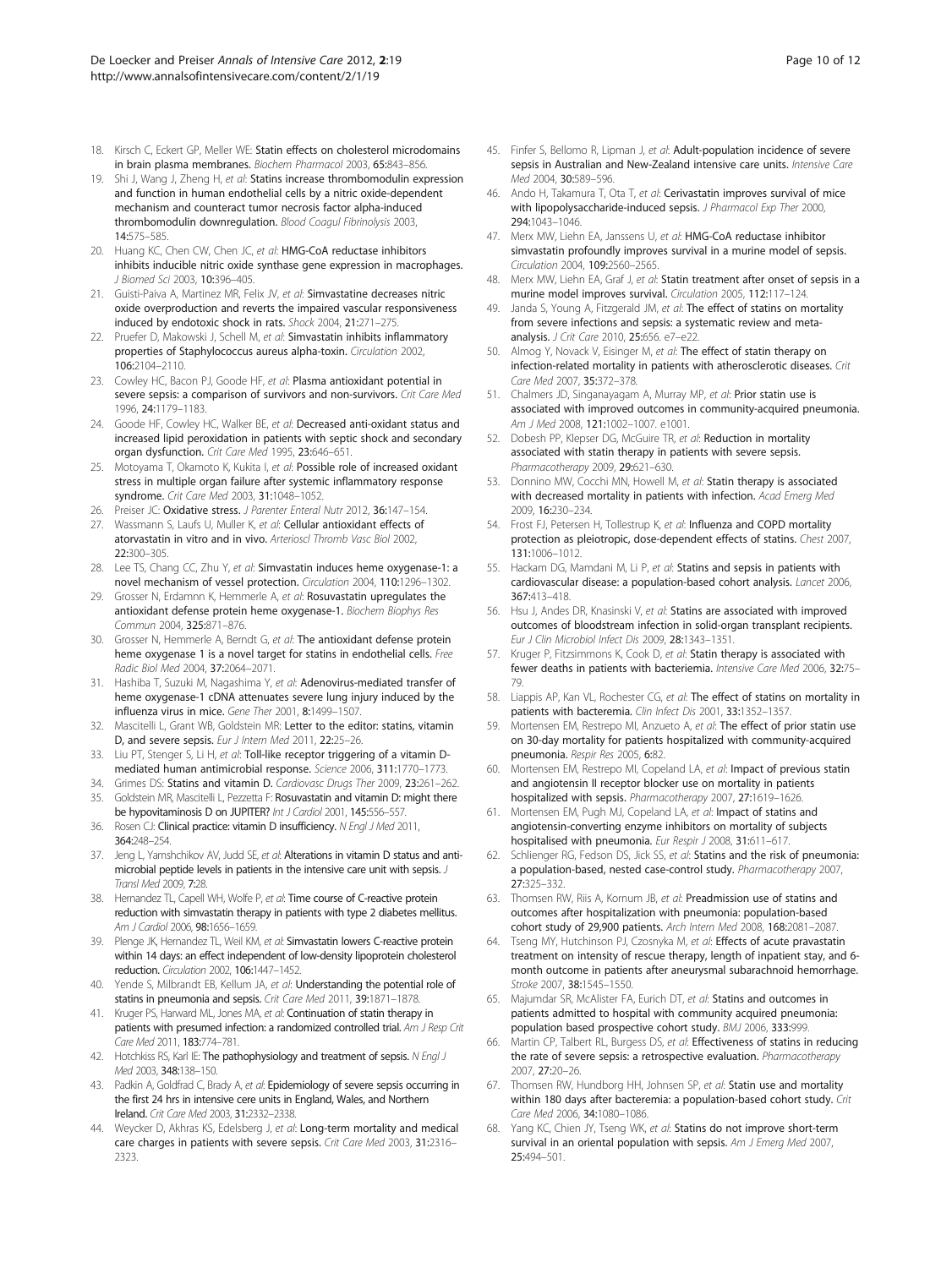- <span id="page-10-0"></span>69. Fernandez R, De Pedro VJ, Artigas A: Statin therapy prior to ICU admission: protection against infection or a severity marker? Intensive Care Med 2006, 32:160–164.
- 70. Brookhart MA, Patrick AR, Dormuth C, et al: Adherence to lipid-lowering therapy and the use of preventive health services: an investigation of the healthy user effect. Am J Epidemiol 2007, 166:348-354.
- 71. Dormuth CR, Patrick AR, Shrank H, et al: Statin adherence and risk of accidents: a cautionary tale. Circulation 2009, 119:2051–2057.
- 72. Dublin S, Jackson ML, Nelson JC, et al: Statin use and risk of community acquired pneumonia in older people: population based case–control study. BMJ 2009, 338:b2137.
- 73. Novack V, Eisinger M, Frenkel A, et al: The effects of statin therapy on inflammatory cytokines in patients with bacterial infections: a randomized double-blind placebo controlled clinical trial. Intensive Care Med 2009, 35:1255–1260.
- 74. Simvastatin and Severe Sepsis Trial (SIMSEPT):, ISRCTN 92093279, EudraCT number 2005-003438-17.
- 75. Statins in Sepsis study, ACTRN 12607000028404.
- 76. Statins for the Early Treatment of Sepsis (SETS), ClinicalTrials.gov: NCT 00528580.
- 77. Study of Statin Therapy in the Treatment of Sepsis, ClinicalTrials.gov: NCT 00676897.
- 78. Katzenstein AL, Bloor CM, Leibow AA: Diffuse alveolar damage-the role of oxygen, shock, and related factors [review]. Am J Pathol 1976, 85:209–228.
- 79. Meduri GU, Annane D, Chrousos GP, et al: Activation and regulation of systemic inflammation in ARDS: rationale for prolonged glucocorticoid therapy. Chest 2009, 136:1631–1643.
- 80. The Acute Respiratory Distress Syndrome Network: Ventilation with lower tidal volumes as compared with traditional tidal volumes for acute lung injury and the acute respiratory distress syndrome. N Engl J Med 2000, 342:1301–1308.
- 81. Hager DN, Krishnan JA, Hayden JL, et al: Tidal volume reduction in patients with acute lung injury when plateau pressures are not high. Am J Respir Crit Care Med 2005, 354:2464–2475.
- 82. Craig T, O'Kane C, McAuley D: Potential mechanism by which statins modulate the development of acute lung injury. In Yearbook of Intensive Care and Emergency Medicine. Edited by Vincent JL. New York: Springer; 2007:276–288.
- 83. Naidu BV, Woolley SM, Farivar AS, et al: Simvastatine ameliorates injury in an experimental model of lung ischemia-reperfusion. J Thorac Cardiovasc Surg 2003, 126:482–489.
- 84. Fischetti F, Carretta R, Borotto G, et al: Fluvastatin treatment inhibits leucocyte adhesion and extravasation in models of complementmediated acute inflammation. Clin Exp Immunol 2004, 135:186–193.
- 85. Jacobson JR, Barnard JW, Grigoryev DN, et al: Simvastatin attenuates vascular leak and inflammation in murine inflammatory lung injury. Am J Physiol Lung Cell Mol Biol 2004, 30:662-670.
- 86. Fessler MB, Young SK, Jeyaseelan S, et al: A role for hydroxymethylglutaryl coenzyme A reductase in pulmonary inflammation and host defense. Am J Respir Crit CareMed 2005, 171:606–615.
- 87. Shyamsundar M, McKweon S, O'Kane C, et al: Simvastatin decreases lipopolysaccharide-induced pulmonary inflammation in healthy volunteers. Am J Respir Crit Care Med 2009, 179:1107–1114.
- 88. Li Q, Park PW, Wilson CL, et al: Matrilysin shedding of syndecan-1 regulates chemokine mobilization and transepithelial efflux of neutrophils in acute lung injury. Cell 2002, 111:635–646.
- 89. Myles PR, Hubbard RB, Gibson JE, et al: The impact of stains, ACE inhibitors and gastric acid suppressants on pneumonia mortality in a UK general practice population cohort. Pharmacoepidemiol Drug Saf 2009, 18:697–703.
- 90. Douglas I, Evans S, Smeeth L, et al: Effect of statin treatment on short term mortality after pneumonia episode: cohort study. BMJ 2011, 342:d1642.
- 91. Corrales Medina VF, Musher DM: Immunomodulatory agents in the treatment of community-acquired pneumonia: a systematic review. J Infect 2011, 63:187–199.
- 92. The Irish Critical Care Trials Group: Acute lung injury and the acute respiratory distress syndrome in Ireland: a prospective audit of epidemiology and management. Crit Care 2008, 12:R30.
- 93. Kor D, Iscimen R, Yilmaz M, et al: Statin administration did not influence the progression of lung injury or associated organ failures in a cohort of patients with acute lung injury. Intensive Care Med 2009, 35:1494–1495.
- 94. Craig T, Duffy M, Shyamsundar M, et al: A randomized clinical trial of hydroxymethylglutaryl-coenzyme A reductase inhibition for acute lung injury (The HARP study). Am J Respir Crit Care Med 2001, 183:620–626.
- 95. Meduri GU, Golden E, Freire AX, et al: Methylprednisolone infusion in early severe ARDS: results of a randomized controlled trial. Chest 2007, 131:954–963.
- 96. Seam N, Meduri GU, Wang H, et al: Effects of methylprednisolone infusion on biomarkers of inflammation, coagulation, and angiogenesis in ARDS. Crit Care Med 2012, 40:495–501.
- 97. Statins for Acutely Injured Lungs from Sepsis (SAILS), ClinicalTrials.gov: NCT00979121.
- 98. Origitano TC, Wascher TM, Reichman OH, et al: Sustained increased cerebral blood flow with prophylactic hypertensive hypervolemic hemodilution (triple-H therapy) after subarachnoid hemorrhage. Neurosurgery 1990, 27:729–739.
- 99. Dorhout Mees SM, Rinkel GJ, Feigin VL, et al: Calcium antagonists for aneurysmal subarachnoid haemorrhage. Cochrane Database Syst Rev 2007, 3:CD000277.
- 100. Sugawara T, Ayer R, Zhang JH: Role of statins in cerebral vasospasm, Acta Neurochir Suppl 2008, 104:287–290.
- 101. Sillberg VA, Wells GA, Perry JJ: Do statins improve outcomes and reduce the incidence of vasospasm after aneurismal subarachnoid hemorrhage: a meta-analysis. Stroke 2008, 39:2622–2626.
- 102. Cook AM, Hessel EA II: Meta-analysis of statins for aneurismal subarachnoid :hemorrhage falls short. Stroke 2009, 40:e79.
- 103. Kramer AH: Statins in the management of aneurismal subarachnoid hemorrhage – not (yet) a standard of care. Stroke 2009, 40:e80–81.
- 104. Vergouwen MD, de Haan RJ, Vermeulen M, et al: Effect of statin treatment on vasospasm, delayed cerebral ischemia, and functional outcome in patients with aneurismal subarachnoid hemorrhage: a systematic review and meta-analysis update. Stroke 2010, 41:e47–52.
- 105. Lynch JR, Wang H, McGirt MJ, et al: Simvastatin reduces vasospasm after aneurysmal subarachnoid hemorrhage: results of a pilot randomized clinical trial. Stroke 2005, 36:2024–2026.
- 106. Tseng MY, Czosnyka M, Richards H, et al: Effects of acute pravastatin treatment on cerebral vasospasm, autoregulation, and delayed ischemic deficits after aneurismal subarachnoid hemorrhage: a phase II randomized placebo-controlled trial. Stroke 2005, 36:1627–1632.
- 107. Chou SHY, Smith FF, Badiatia N, et al: A randomised, double-blind, placebo-controlled pilot study of simvastatin in aneurismal subarachnoid hemorrhage. Stroke 2008, 39:2891–2893.
- 108. Vergouwen MD, Meijers JC, Geskus RB, et al: Biological effects of simvastatin in patients with aneurismal subarachnoid hemorrhage - a double-blind, placebo-controlled randomized trial. J Cereb Blood Flow Metab 2009, 29:1444–1453.
- 109. Kramer AH, Fletcher JJ: Statins in the management of patients with aneurysmal subarachnoid hemorrhage: a systematic review and metaanalysis. Neurocritical care 2010, 12:285–296.
- 110. Jachinski U, Scherer K, Lichtwark M, et al: Impact of treatment with pravastatin on delayed ischemic disease and mortality after aneurysmal subarachnoid hemorrhage. Crit Care 2008, 12:112
- 111. Macedo S, Bello Y, Silva A, et al: Effects of simvastatin in prevention of vasospasm in nontraumatic subarachnoid hemorrhage: preliminary data. Crit Care 2009, 13:103.
- 112. Kramer AH, Gurka MJ, Nathan B, et al: Statin use was not associated with less vasospasm or improved outcome after subarachnoid hemorrhage. Neurosurgery 2008, 62:422-427
- 113. Kerz T, Victor A, Beyer C, et al: A case control study of statin and magnesium administration in patients after aneurismal subarachnoid hemorrhage: incidence of delayed cerebral ischemia and mortality. Neurol Res 2008, 30:893–897.
- 114. Kern M, Lam MM, Knuckey MW, et al: Statins may not protect against vasospasm in subarachnoid hemorrhage. J Clin Neurosci 2009, 16:527-530.
- 115. McGirt MJ, Garces Ambrossi GL, Huang J, et al: Simvastatin for the prevention of symptomatic cerebral vasospasm following aneurysmal subarachnoid hemorrhage: a single institution prospective cohort study. J Neurosurg 2009, 110:968-974.
- 116. Mokowitz SI, Ahrens C, Provencio JJ, et al: Prehemorrhage statin use and the risk of vasospasm after aneurysmal subarachnoid hemorrhage. Surg Neurol. 2009, 71:311–318.